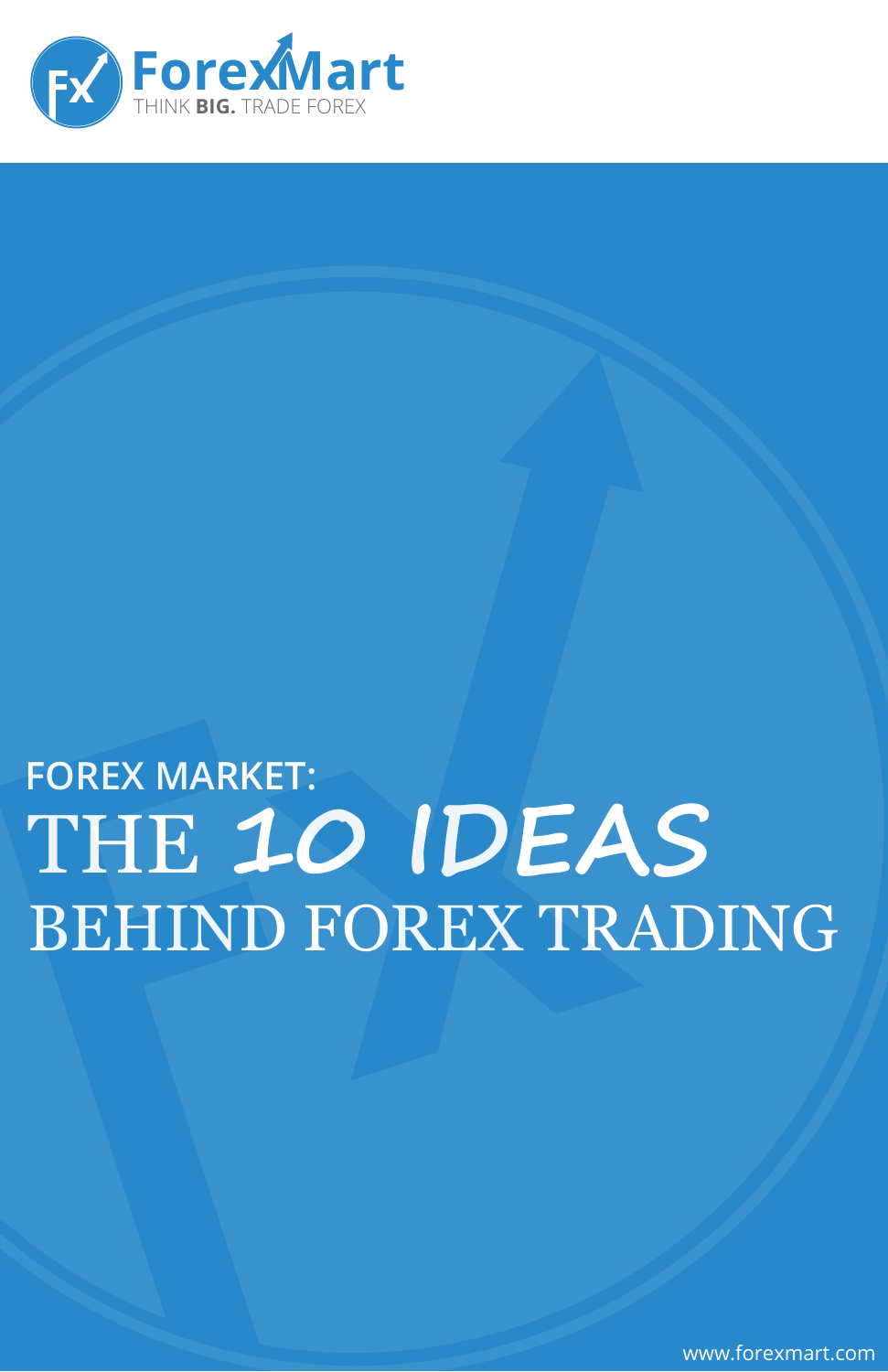#### **Risk Warning**

Foreign exchange is highly speculative and complex in nature, and may not be suitable for all investors. Forex trading may result to substantial gain or loss. Therefore, it is not advisable to invest money you cannot afford to lose. Before using the services offered by ForexMart, please acknowledge and understand the risks relative to forex trading. Seek financial advice, if necessary

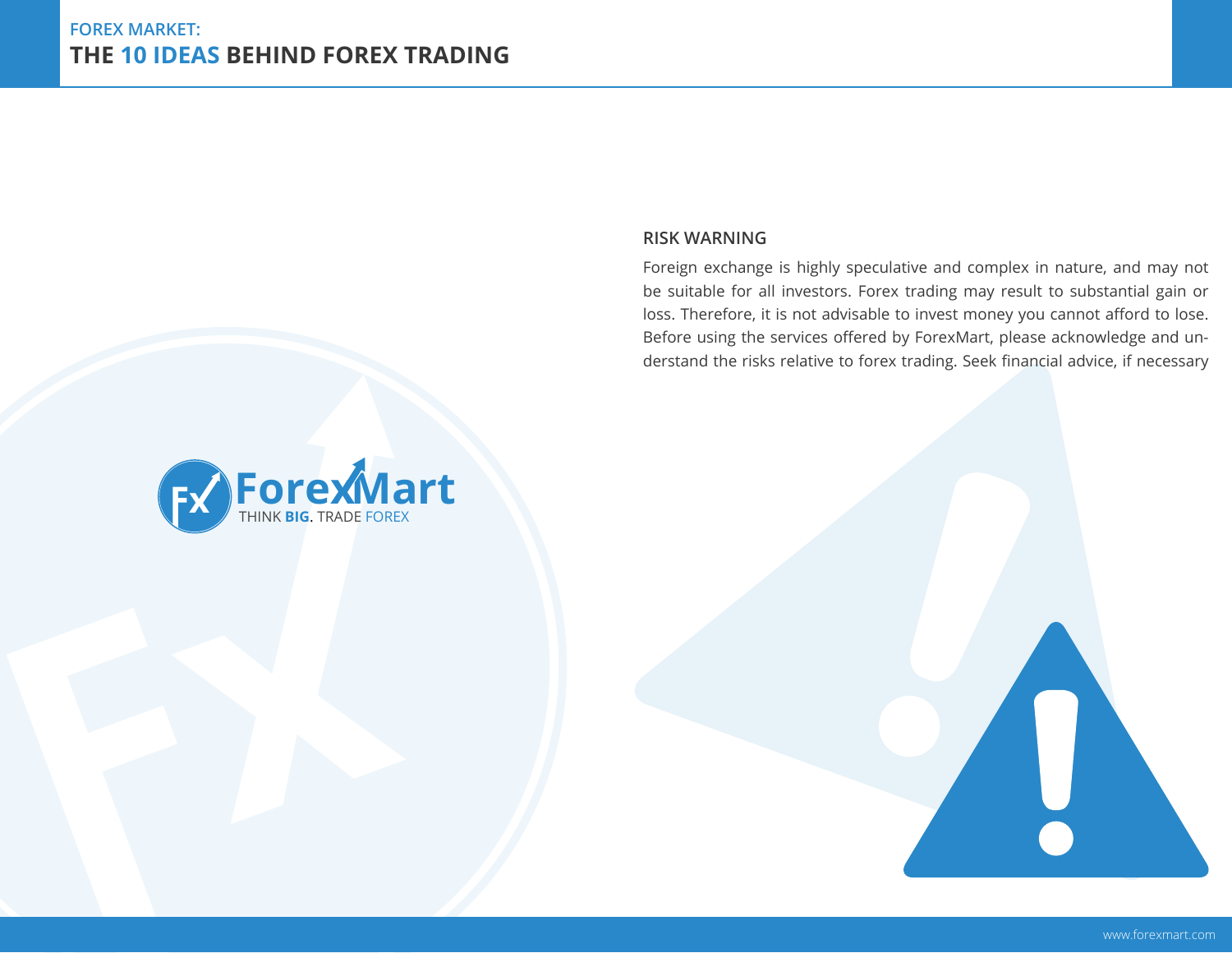# **ForexMart, EQUIPPING FUTURE CURRENCY TRADERS!**

Let **ForexMart** help you unlock boundless opportunities in the complex forex market. This easy-to-learn manual will teach you all the things you need to learn in the world's most liquid financial market.





### WHAT IS **FOREIGN EXCHANGE**?

**FOREIGN EXCHANGE** is the global marketplace for buying and selling currencies, which operates 24 hours a day and five days a week.

Also called **FOREX**, it is the world's largest and most liquid market, with more than \$4 trillion daily trading volume.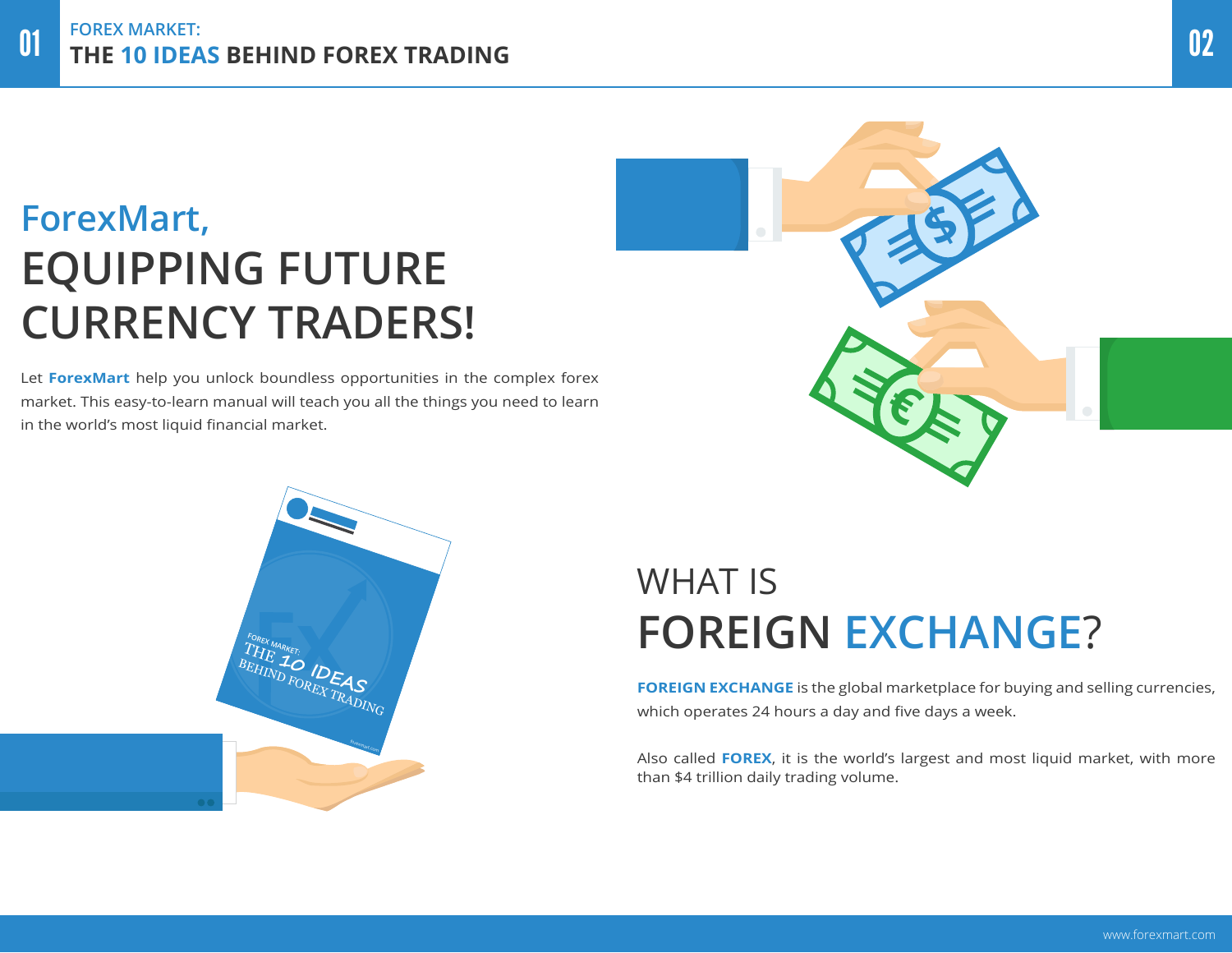# WHY **FOREX?**

Let **ForexMart** count the ways:

- An investor can trade currencies 24 hours a day. So, he can trade instantly at his most convenient time.
- Economic data and news items encompassing the market are available to everyone.
- Being a decentralized market, the forex market is not governed any single country group or institution.
- You can trade at any time, regardless of the market's overall direction. Also, you can take advantage of the current market situations, depending on which currencies are on the up and down.



# HOW TO **TRADE FOREX?**



Currencies are traded in pairs; meaning traders are buying and selling a pair of currencies simultaneously. In simplest terms, **it is the same with exchanging a particular currency for another.**

For discussion purposes, we will use the **EUR/USD**. The first currency (in this example, the euro) is the **base currency**, while the other one (the US dollar) is the **secondary currency**. The cost of selling the base currency is known as the **bid price**, while the cost for purchasing the base currency is the **ask price**. A trader can either sell the base currency or buy the base currency.

### BASE CURRENCY < EUR/USD > SECONDARY CURRENCY

*(Point of reference: A news report about the likelihood of the European Central Bank to increase interest rates.)*

#### **Option 1: Bid** - Sell the base currency

If you think the value of the euro is likely to plunge against the US dollar, with the latter increasing in value because of prospective ECB rate decision, then you will sell. When selling this currency pair, you are selling the euro and purchasing the US dollar at the same time.

### **LEUR TUSD BID**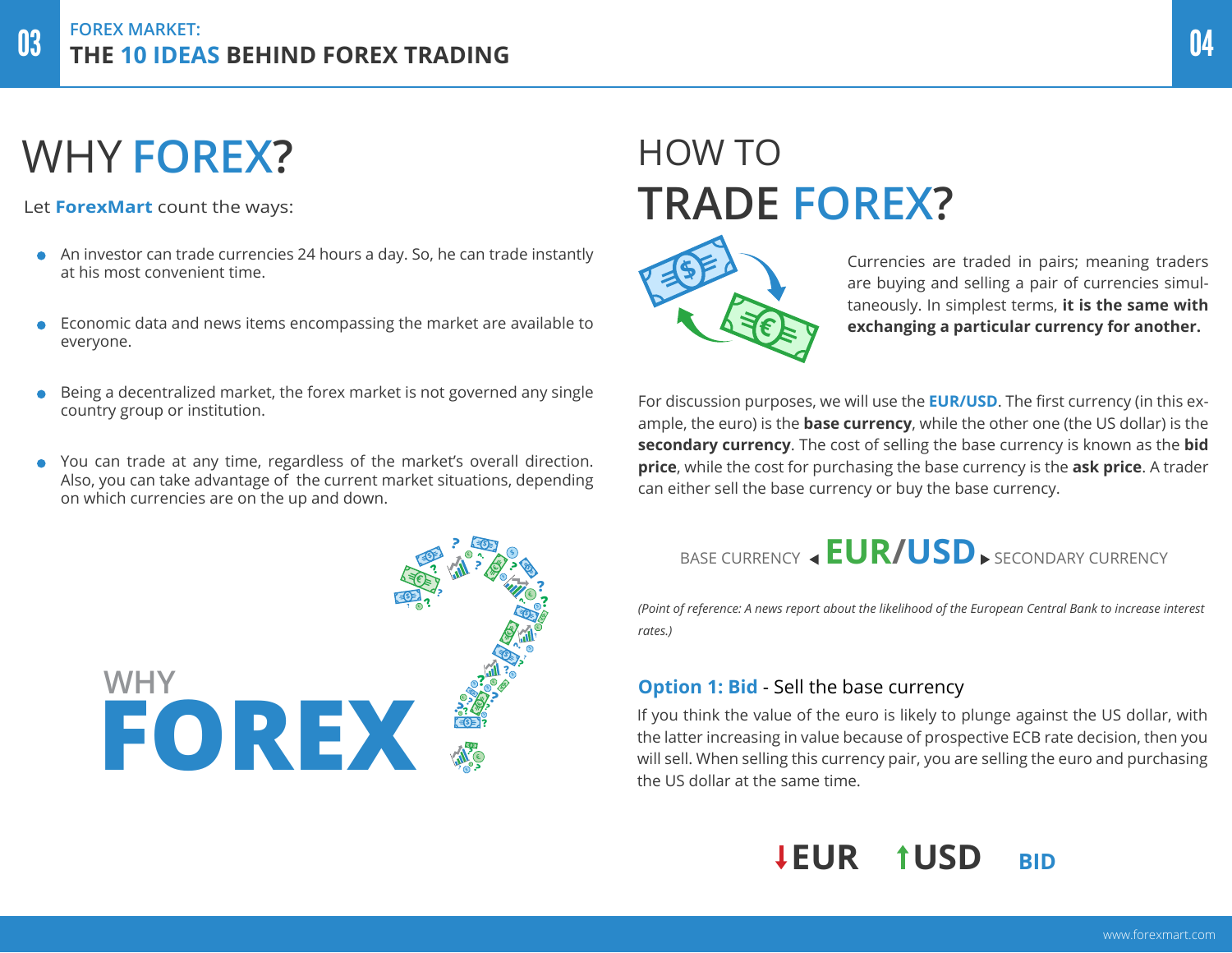#### **Option 2: Ask** - Buy the base currency

If you stipulate the value of the euro is likely to increase relative to the US dollar, supposing the ECB won't raise rates, then you will buy. When you ask EUR/USD, you are purchasing the euro and selling the US dollar at the same time.

### **TEUR LUSD ASK**

# WHAT IS **PIP?**

**Pip** is the smallest measure of a currency, which is the last number after the decimal point. Traders use pips to monitor their wins and losses in the market. Most major currency pairs are priced to four decimal places.

Referring to the example above, let us presume the **EUR/USD** currency pair is quoted at 1.1312. Hence, the euro is at \$1.13. Now, let's say the currency moves up by two, from **1.1312** to **1.1314**. Therefore, the euro's value rises by **two pips**.

### **1.1312 1.1314** up by **two pips**

# WHAT IS **LEVERAGE?**

**Leverage** is the usage of borrowed capital to bolster an investment's potential return. ForexMart offers various leverage options to start trading in a safe, responsible manner with lower risk.

# WHAT IS **LOT?**

In finance, lot represents the standardized quantity of a financial instrument set by an exchange or other regulatory body. One lot is equivalent to 100,000 units of the base currency.

# HOW CAN I **MINIMIZE THE RISK WHILE TRADING**?

We are proud to say **ForexMart** has equipped our clients with distinct tools to help them reduce their risk when trading. Aside from that, traders should take note of the following:

This feature enables you to set in advance the maximum you are willing to risk. So once the traded currency goes below the threshold, this order will automatically close the trade.

#### **STOP LOSS ORDER Take Profit Order**

**R**

**I**

**S**

**K**

The measure allows you to lock in your profits and close your trade once the market reaches a pre-determined goal, and the rate remains high. Although it limits the profit you can gain, this will protect you from any sudden plunge in the currency's price.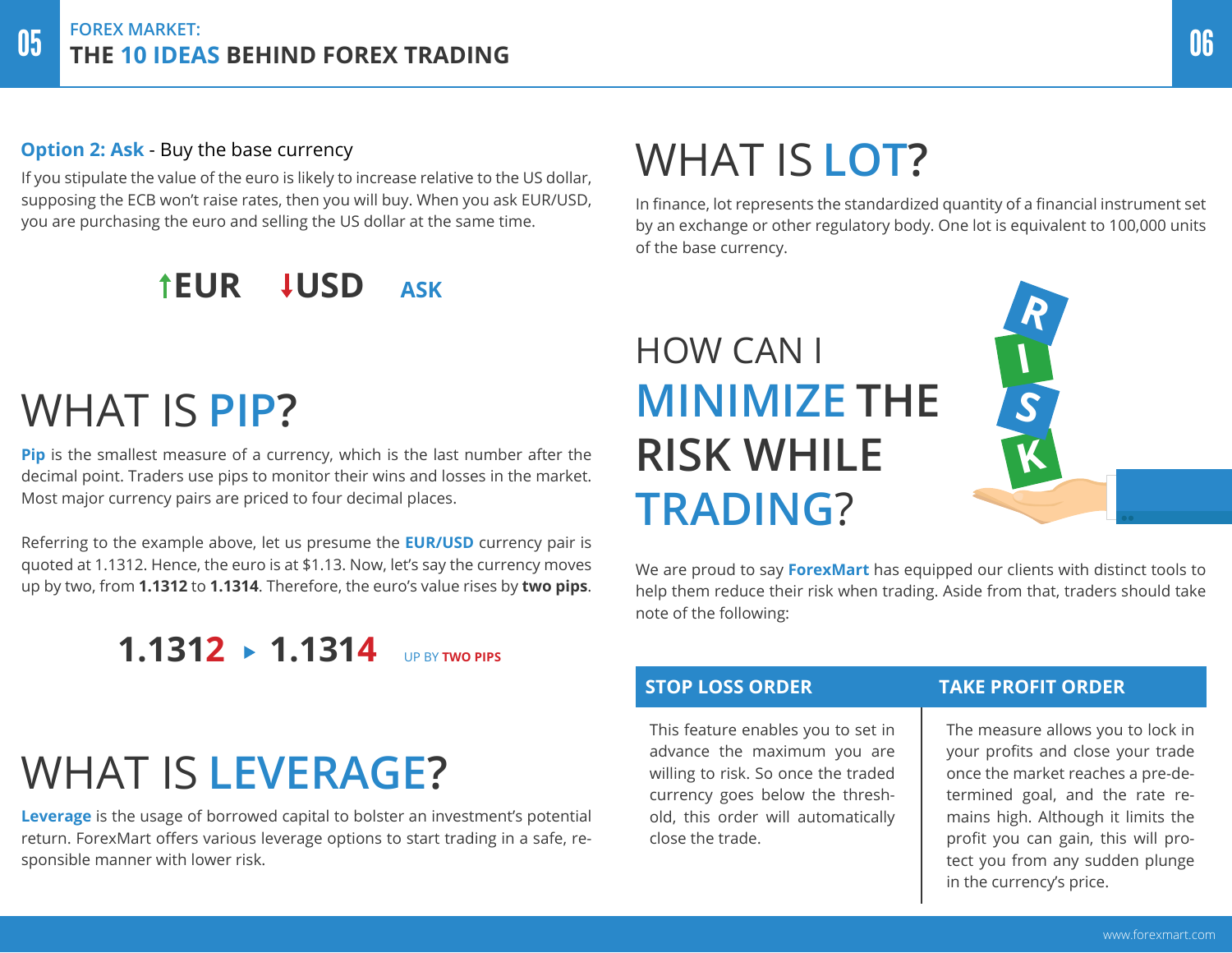### WHERE CAN I **LEARN MORE DETAILS ABOUT FOREX?**



**SEMINARS / CRASH COURSES FINANCIAL ADVISORS E-BOOKS WEBINARS / VIDEO TUTORIALS VISIT ForexMart's FAQ or Forex Glossary**

### HOW TO **OPEN A TRADING ACCOUNT?**

Visit the **ForexMart** homepage at www.forexmart.com.



### WHY TRADE WITH **FOREXMART**?

- . the globe. Our commitment to following the industry's best practices **ForexMart** complies with regulations set by different countries across and meeting the needs of the customer keeps us at the leading edge in our field.
- We provide our clients with the world-class trading platform.
- Our customer support team is available 24 hours a day and five days a week to assist you in trading-related matters wherever you are.
- We have no dealing execution, ensuring competitive and transparent pricing. Also, we process trades at the soonest possible time.

#### WWW.FORExMART.COM